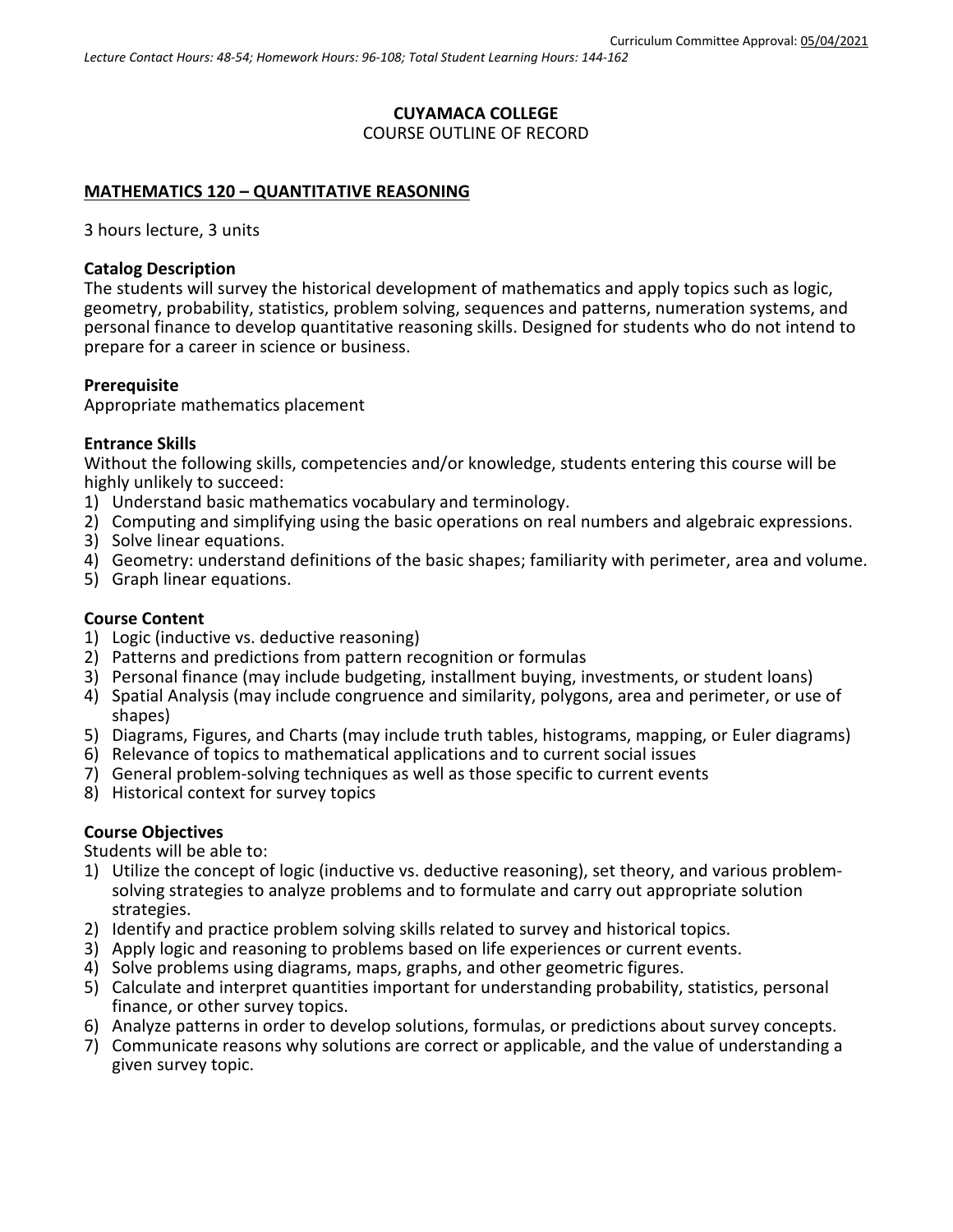#### MATH 120  $\blacksquare$

# **Method of Evaluation**

A grading system will be established by the instructor and implemented uniformly. Grades will be based on demonstrated proficiency in subject matter determined by multiple measurements for evaluation, one of which must be essay exams, skills demonstration or, where appropriate, the symbol system.

- 1) Homework assignments that measure students' ability to solve varieties of problems using concepts of logic as well as linear system theory.
- 2) Quizzes that measure students' ability to work with linear and quadratic functions and inequalities, as well as work with different systems of numeration, sequences and series.
- 3) Projects that measure students' ability to compare and contrast mathematical concepts throughout history as well as the application of mathematical concepts in other fields.
- 4) Exams which measure students' ability to apply and use appropriate concepts and terms from the fields of geometry and finite math.

# **Special Materials Required of Student**

None

# **Minimum Instructional Facilities**

Standard classroom with at least two walls of writing boards

# **Method of Instruction**

- 1) Lecture and discussion
- 2) Group work
- 3) Teacher-guided discovery which leads students to generalizing and deriving their own formulas

# **Out of Class Assignments**

- 1) Problem sets
- 2) Reading and/or writing assignments
- 3) Take-home quizzes and/or exams
- 4) Exploratory projects

### **Texts and References**

- 1) Required (representative example): Sobecki & Mercer. *Math in our World: A Quantitative Literacy Approach.* McGraw-Hill, 2017.
- 2) Supplemental: None

# **Exit Skills**

Students having successfully completed this course exit with the following skills, competencies and/or knowledge:

- 1) Thinking Critically
	- a. Developing curiosity for solving problems
	- b. Developing confidence to solve problems with an individualized thinking process
	- c. Testing and evaluating the reasonableness of information presented
	- d. Identifying and applying the appropriate mathematics to the problem
- 2) Communicating Logically
	- a. Developing confidence to solve problems and communicate solutions cooperatively
	- b. Oral communication of methods used in problem solving
	- c. Written communication of methods used in problem solving
- 3) Understanding and applying a broad set of problem solving strategies, including but not limited to:
	- a. Polya's four steps
	- b. Guess, revise and test
	- c. Use a variable
	- d. Draw diagrams
	- e. Look for patterns
	- f. Make lists
	- g. Solve a simple problem